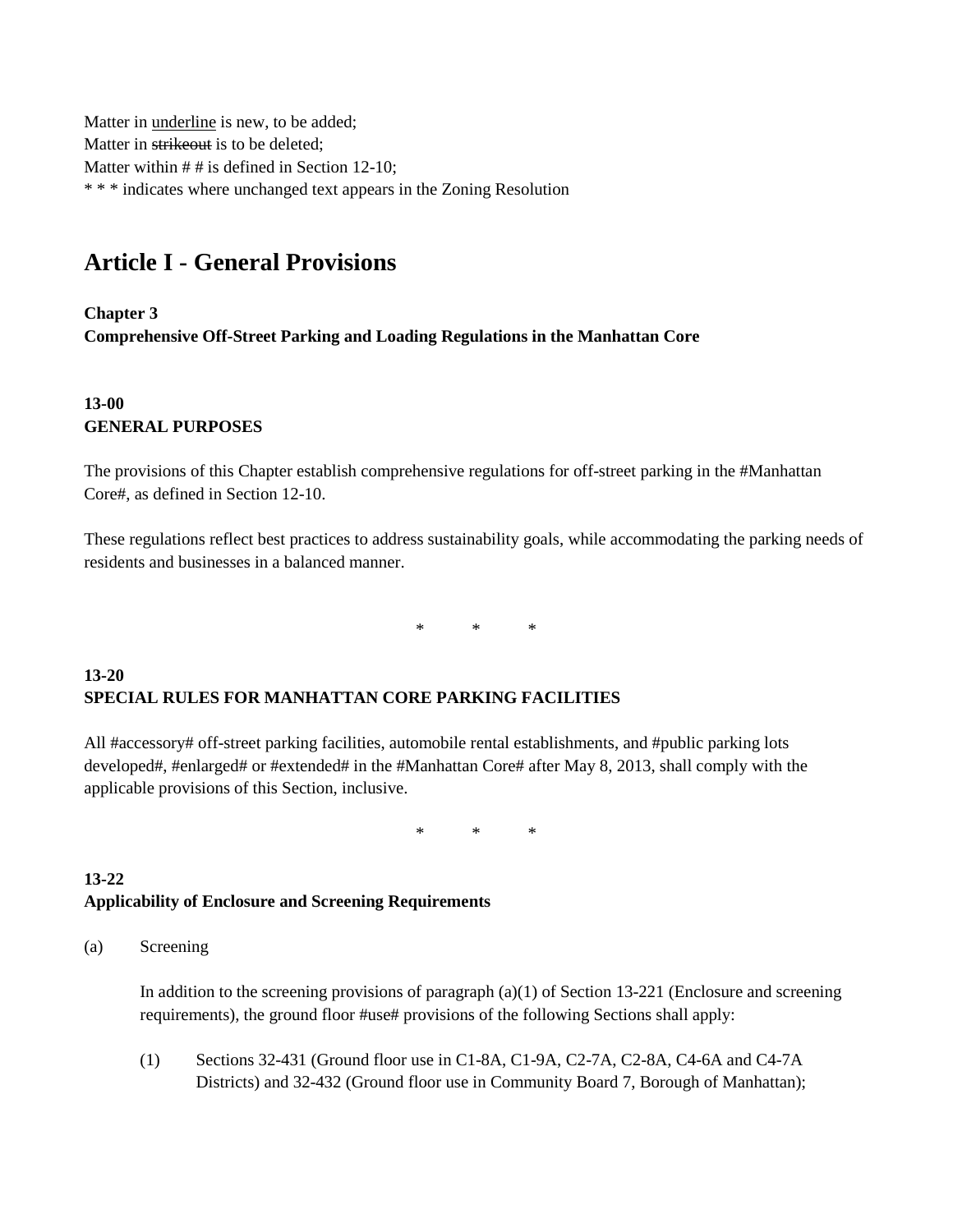(2) Section 37-35 (Retail Continuity) Section 32-435 (Ground floor use in High Density Commercial Districts);

\* \* \*

#### (b) Transparency

The transparency provisions of paragraph (a)(2) of Section 13-221 shall not apply to portions of ground floor level #street walls# that are subject to the following Sections:

(1) Section 32-435 (Ground floor use in High Density Commercial Districts) 37-37 (Street Wall Articulation);

\* \* \*

#### **13-221 Enclosure and screening requirements**

(a) #Accessory# off-street parking facilities

All #accessory# off-street parking spaces shall be located within a #completely enclosed building#, with the exception of parking spaces #accessory# to a hospital, as listed in Use Group 4, and as provided in Section 13-45 (Special Permits for Additional Parking Spaces). In addition, such parking facilities shall comply with the following provisions:

(1) Screening

Any portion of an #accessory# off-street parking facility, except for entrances and exits, that is located above #curb level# shall comply with the applicable parking wrap and screening provisions set forth in Section 37-35. be located behind permitted #commercial#, #community facility# or #residential floor area# so that no portion of such facility is visible from adjacent public sidewalks or #publicly accessible open areas#. Such #floor area# shall have a minimum dimension of 30 feet, as measured perpendicular to the #street wall# of the #building#.

Alternatively, for parking facilities, or portions thereof, fronting upon a #narrow street# within a #Residence District#, off-street parking facilities may be screened by a densely-planted buffer strip, with a depth of at least 10 feet.

(2) Transparency

Portions of ground floor #commercial# and #community facility uses# screening the parking facility in accordance with the provisions of paragraph (a)  $(1)$  of this Section of Section 37-35 shall be glazed with transparent materials in accordance with Section 37-34. which may include #show windows#, transom windows or glazed portions of doors. Such transparent materials may